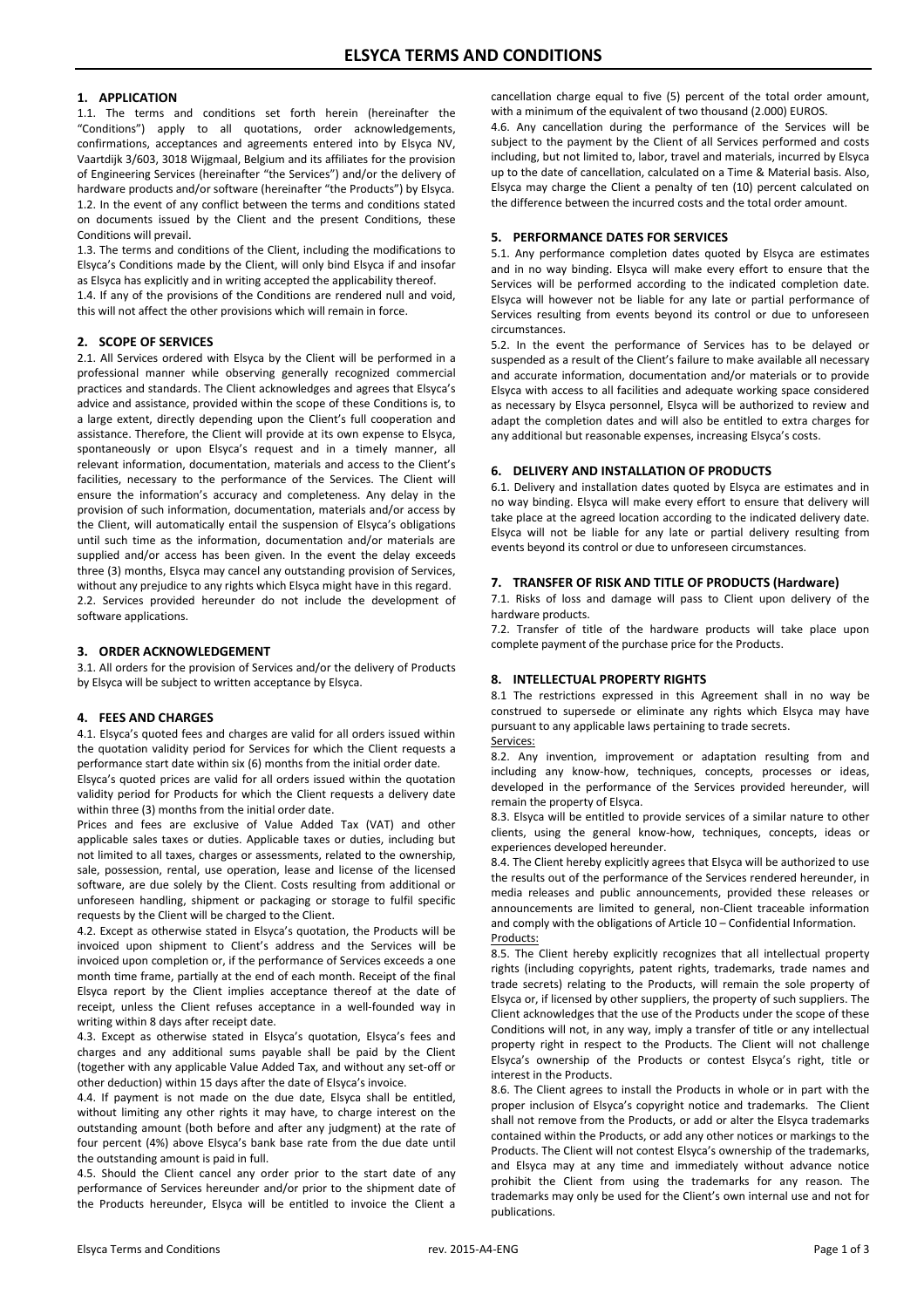# **9. ACCEPTANCE**

#### Services:

9.1. The Services performed by Elsyca shall be deemed accepted by the Client if the engineering tasks as described in the quotation, or so altered in common agreement between Elsyca and the Client, have been carried out and a final engineering report has been submitted and the Client has not made any remarks or provide a written refusal within 14 days after termination of the performance of the Services.

#### Products:

9.2. Receipt of the Product by the Client implies acceptance thereof at the date of receipt, unless the Client refuses acceptance in a well-founded way in writing within 14 days after receipt date, or unless the Parties agreed upon a specific acceptance procedure.

### **10. CONFIDENTIAL INFORMATION**

10.1. Both Elsyca and the Client agree that they will not use for any purpose other than contemplated by this agreement, will not disclose to any third party, and will cause its employees, independent contractors, and agents not to use or disclose any term of this agreement, and/or any information which is identified as confidential or proprietary by the other Party (hereinafter collectively referred to as "Confidential Information").

10.2 The Parties agree that, during the License term of the software or the term of the performance of the Services, and for a period of five (5) years thereafter, they will use the same degree of care keeping the other Party's Confidential Information confidential as for its own confidential information. In no case will the degree of care exercised be less than reasonable. The other Party's Confidential Information may only be disclosed to those of the receiving Party's employees that have a specific need to access such Confidential Information and that have been made aware of and agree to be bound by a confidentiality obligation.

10.3 The Parties' obligation under this clause will not extend to Confidential Information of which the receiving Party can furnish proof that:

- it was in the public domain at the time it was disclosed;
- it was known to the receiving Party at the time of its disclosure;
- it becomes part of public domain after disclosure and without breach of this Agreement; or
- it is disclosed to the receiving Party by a third party without restrictions on such party's right to disclose or use the same.

10.4 Each Party will inform the other Party of any request by a court or government agency to disclose the other Party's Confidential Information, in order to enable the other Party to waive the provisions of this clause 10 or defend the nondisclosure.

### **11. QUALIFIED PERSONNEL**

11.1. All Services will be performed by qualified and trained personnel, selected by Elsyca.

11.2. Elsyca will, upon acceptance of the Client's order, appoint a Project Manager who will liaise with the Client's appointed representative.

11.3. The Client will refrain from offering employment to Elsyca employees performing Services hereunder, for a period starting upon the actual performance and lasting up to twelve (12) months after the final completion or premature termination of the performance of Services.

11.4. In the event, the Client breaches the provisions of this Article 11, it shall pay to Elsyca damages in the amount of one hundred thousand (100.000) EUROS or such higher amount if Elsyca proves that it incurred higher damage.

### **12. SUBCONTRACTORS**

12.1. Part or all of the obligations of Elsyca under these Conditions may be carried out by a subcontractor appointed by Elsyca.

### **13. SUSPENSION AND TERMINATION**

13.1. Elsyca may suspend or terminate with immediate effect, with written notification and without the Court's intervention, any performance under these Conditions or cancel any outstanding order for Services and/or Products without prejudice to any other right which Elsyca might have in this regard, in the event:

- the Client fails to pay any amount due or fails to perform any of its other obligations under these Conditions and has not observed a formal notice sent by Elsyca to the Client to remedy such default within ten (10) days;
- of bankruptcy or liquidation or any similar proceedings started against or voluntarily entered into by the Client, the appointment of a receiver for the Client, the assignment of the Client's assets for the benefit of its creditors, dissolution or discontinuation of the Client's business or any other event which would have a similar effect.

13.2 Termination of this agreement will automatically imply termination of all Licenses granted to the Client.

13.3 Termination shall not affect the Client's obligation of Confidentiality (as provided by clause 10 above) and shall not affect the rights of Elsyca which have accrued prior to termination, such as the right for Elsyca with regard to the collection of fees owed.

13.4 The Client agrees, upon termination of a License for whatever reason, to discontinue immediately the use of the Program(s) and return or destroy the relevant media as directed by Elsyca, and, if requested by Elsyca, to certify in writing as to the destruction of the media and any and all copies thereof. In the event software protection devices were delivered with the Program(s), the Client will also - at Elsyca's option - destroy or return them.

#### **14. WARRANTY**

14.1. Elsyca does not provide any representation or warranty on any results generated by any simulation made by Elsyca. Such results are always provided on an "AS IS" basis and the Client is fully responsible and liable for any use or conclusions made based on such simulation results.

14.2. The Client warrants that any documentation provided and its use by Elsyca for the purpose of providing the Services will not infringe the copyright or other intellectual property or other rights of any third party, and the Client shall indemnify Elsyca against any loss, damages, costs, expenses or other claims arising from any such infringement.

14.3. Elsyca warrants the hardware products sold under these Conditions against all defects in material and workmanship for twelve (12) months from the agreed installation date (hereinafter: the Warranty Period). During the Warranty Period any hardware product proved to be defective will, at the discretion of Elsyca, either be repaired or replaced, if Elsyca has verified the defect and the Client has duly informed Elsyca in writing of the alleged defect. Warranty for hardware provided by third parties is however expressly limited by the warranty conditions set forth by the manufacturer of such third party hardware.

14.4. For software products licensed by Elsyca, the Warranty will be granted for a period of six (6) months. During this warranty period Elsyca shall within reasonable time after being notified of any material error or bug in the software product try to resolve such error or bug. This can be done by a workaround or any other modification or adaptation of the software product, as Elsyca deems reasonable and necessary.

14.5. Elsyca does not warrant (i) that functions contained in the Products will meet Client's requirements, (ii) that the delivered Products fit a particular purpose, (iii) that the operation of the Products will be uninterrupted or error free, or (iv) that all defects will be corrected. Repair or replacement does not extend the warranty beyond the initial stated period. Warranty will not apply if a defect results from improper use by the Client, unauthorized repair or manipulation conflicting with the supplied guidelines and specifications nor for any defects that were apparent at the time of delivery of the Products and that were not reported to Elsyca by the Client at that moment, defects that were caused directly or indirectly by the act, whether committed by fault or negligence or not, of the Client, the intent, fault or negligence of its personnel, agents or distributors or any other third party. Warranty services are limited to those provided herein; all other warranty provisions are expressly excluded.

14.6. Except for the express warranties stated above, Elsyca disclaims all warranties on the Product(s) furnished, including all implied warranties of merchantability and fitness. The stated express warranties are in lieu of all obligations or liability on the part of Elsyca for damages arising out of or in connection with the use of performance of the Product(s).

### **15. LIABILITY AND INDEMNITY**

15.1. The liability of Elsyca under these Conditions is hereby limited to the compensation of the direct damages caused to the Client only, if and insofar as the Client furnishes evidence and Elsyca acknowledges the reality of such damages.

15.2. Any claim for liability under these Conditions, related to the Services and/or Products, will, in all cases, be limited for the Services to the amount of the fees and charges payable for the Services and for the Products the following limitation will apply:

- claims related to hardware products sold by Elsyca will, in all cases, be limited to the value of the particular hardware products concerned, purchased under these Conditions by the Client. Such value is to be calculated on the basis of the amount of the purchase invoice less depreciation;
- claims related to software products licensed by Elsyca will, in all cases, be limited to the amount of the license fees paid under this agreement during the twelve (12) months preceding the occurrence of the damage.